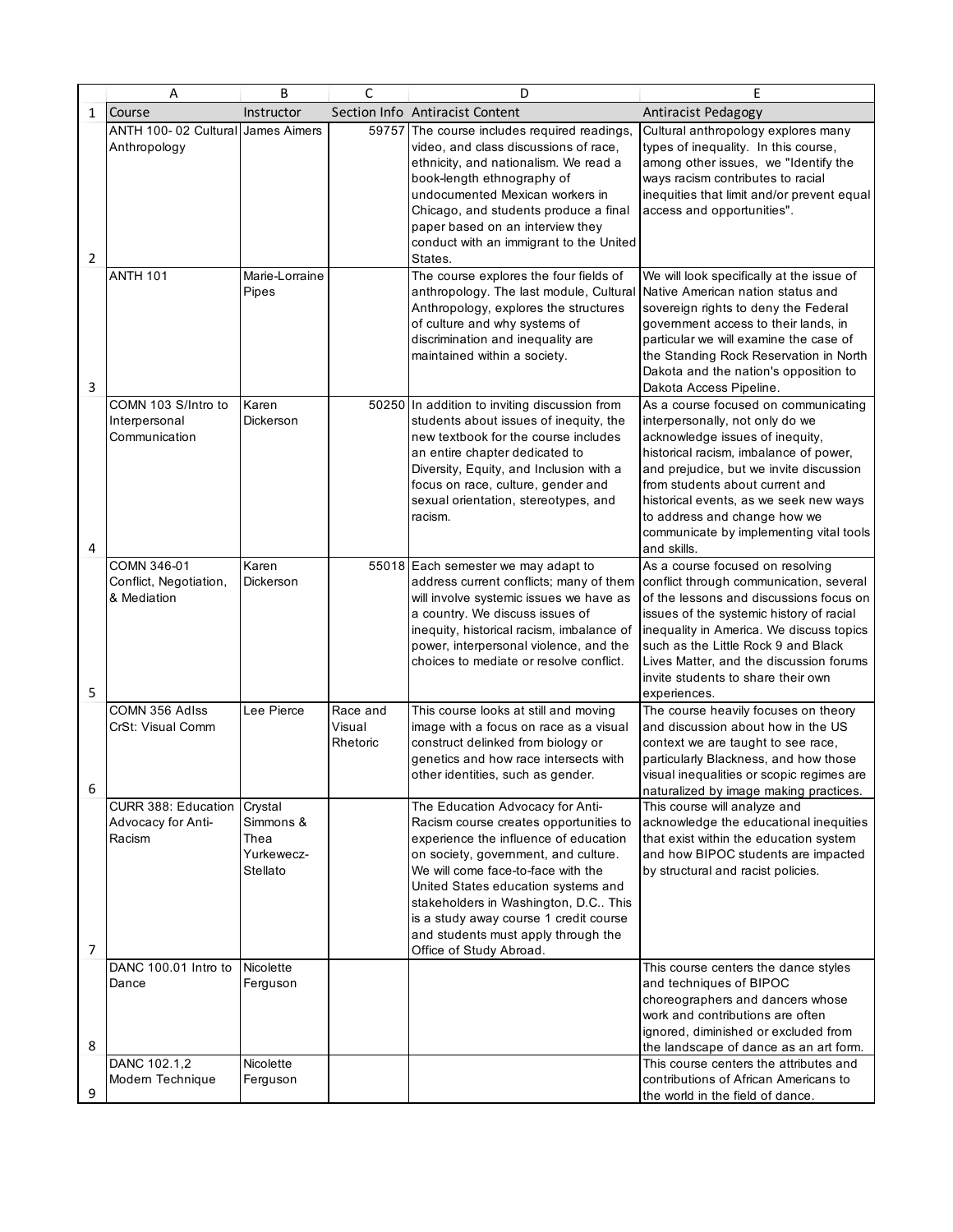|    | Α                   | B                        | C             | D                                                                         | E                                                                                   |
|----|---------------------|--------------------------|---------------|---------------------------------------------------------------------------|-------------------------------------------------------------------------------------|
|    | ENGL 329, American  | Mark                     |               | Black Masculinities: The Body and                                         | Black Masculinities: The Body and                                                   |
|    | Visions: Black      | <b>Broomfield</b>        |               | Performance is designed centering                                         | Performance is a student-centered                                                   |
|    | Masculinities: The  |                          |               | critical and engaged pedagogy using                                       | course that embraces the lived                                                      |
|    | Body and            |                          |               | the text Teaching to Transgress:                                          | experiences of all students. The course                                             |
|    | Performance         |                          |               | Education as the Practice of Freedom                                      | acknowledges and provides equity and                                                |
|    |                     |                          |               | by Black feminist scholar and cultural                                    | support for students of color.                                                      |
| 10 |                     |                          |               | critic bell hooks.                                                        |                                                                                     |
|    | ENGL 467: Topics in | Gillian Paku             | Jane Austen   |                                                                           | The labor-based contract grading                                                    |
|    | Modern Literature   |                          | and the Rise  |                                                                           | system used in this course is explicitly                                            |
|    |                     |                          | of the Novel: |                                                                           | anti-racist in origin and seeks to redress                                          |
|    |                     |                          | CRN 60269     |                                                                           | the inequities that arise when the                                                  |
|    |                     |                          |               |                                                                           | grading method is a measure of a                                                    |
|    |                     |                          |               |                                                                           | student's proximity to privileged                                                   |
|    |                     |                          |               |                                                                           | "standards." The course will both                                                   |
|    |                     |                          |               |                                                                           | employ and discuss this grading system,                                             |
|    |                     |                          |               |                                                                           | and students will reflect on how the                                                |
|    |                     |                          |               |                                                                           | standards of edited, standardized,                                                  |
| 11 |                     |                          |               |                                                                           | written American English relate to them.                                            |
|    | <b>ENVR 124</b>     | Jessica Gilbert          |               | 20964 Inclusion of Environmental Justice and                              | Introduction to environmental and racial                                            |
|    |                     |                          |               | Racial Justice themes in course content                                   | injustices as a result of environmental                                             |
|    |                     |                          |               | through explorations of the social                                        | issues.                                                                             |
|    |                     |                          |               | impacts of environmental issues and                                       |                                                                                     |
|    |                     |                          |               | how those are experienced                                                 |                                                                                     |
| 12 |                     |                          |               | disproportionately across societies.                                      |                                                                                     |
|    | <b>GEOG 102</b>     | David                    |               |                                                                           | acknowledge the role and impact of                                                  |
|    |                     | Robertson                |               |                                                                           | race and racism on the construction of                                              |
|    |                     |                          |               | In exploring and critiquing traditional                                   | knowledge in their discipline and                                                   |
|    |                     |                          |               | and modern concepts of race and                                           | beyond,, center the lived experiences of                                            |
|    |                     |                          |               | ethnicity, exploring ethnic geographies                                   | BIPOC that provides a wide range of                                                 |
|    |                     |                          |               | of the world and of the USA, and                                          | narratives that illustrate resistance,<br>resiliency, joy, and oppression,, promote |
|    |                     |                          |               | associated conquests and migrations                                       | a classroom environment of equitable                                                |
|    |                     |                          |               | of BIPOC groups, I believe that this<br>course makes important ant-racist | practices to ensure the academic                                                    |
| 13 |                     |                          |               | contributions.                                                            | success of all students,                                                            |
|    | <b>GEOG 288</b>     | Jessica Gilbert Exp Food |               | This course emphasizes how the                                            | We will begin the course by grounding                                               |
|    |                     |                          | Justice-      | different aspects of food systems from                                    | ourselves in our personal positionalities -                                         |
|    |                     |                          | Sustainabilit | production through consumption                                            | we are covering difficult (emotionally                                              |
|    |                     |                          | У             | through waste too often (re)produce                                       | and mentally) topics and acknowledging                                              |
|    |                     |                          |               | social injustice and ecological                                           | our own intersectionalities of privilege                                            |
|    |                     |                          |               | degradation. This class will balance                                      | and power and how these might be                                                    |
|    |                     |                          |               | examining manifestations of social                                        | different from others is essential to                                               |
|    |                     |                          |               | injustice and ecologically degradation                                    | developing the learning environment                                                 |
|    |                     |                          |               | both across the world and in the US                                       | needed for this course. We will also                                                |
|    |                     |                          |               | and will pay particular attention to US-                                  | develop group agreements such as                                                    |
|    |                     |                          |               | based racial injustices. Topics to be                                     | "step up, step back" to make sure that                                              |
|    |                     |                          |               | covered include environmental justice,                                    | everyone has space to be fully                                                      |
|    |                     |                          |               | food apartheid, and the formation of                                      | engaged in this class. The course will                                              |
|    |                     |                          |               | food systems that are both ecologically                                   | conclude with a BIPOC-led food justice                                              |
|    |                     |                          |               | sustainable and socially just.                                            | workshop from Food for the Spirit. All                                              |
|    |                     |                          |               |                                                                           | aspects of this course are designed with                                            |
|    |                     |                          |               |                                                                           | anti-racist pedagogy in mind.                                                       |
| 14 |                     |                          |               |                                                                           |                                                                                     |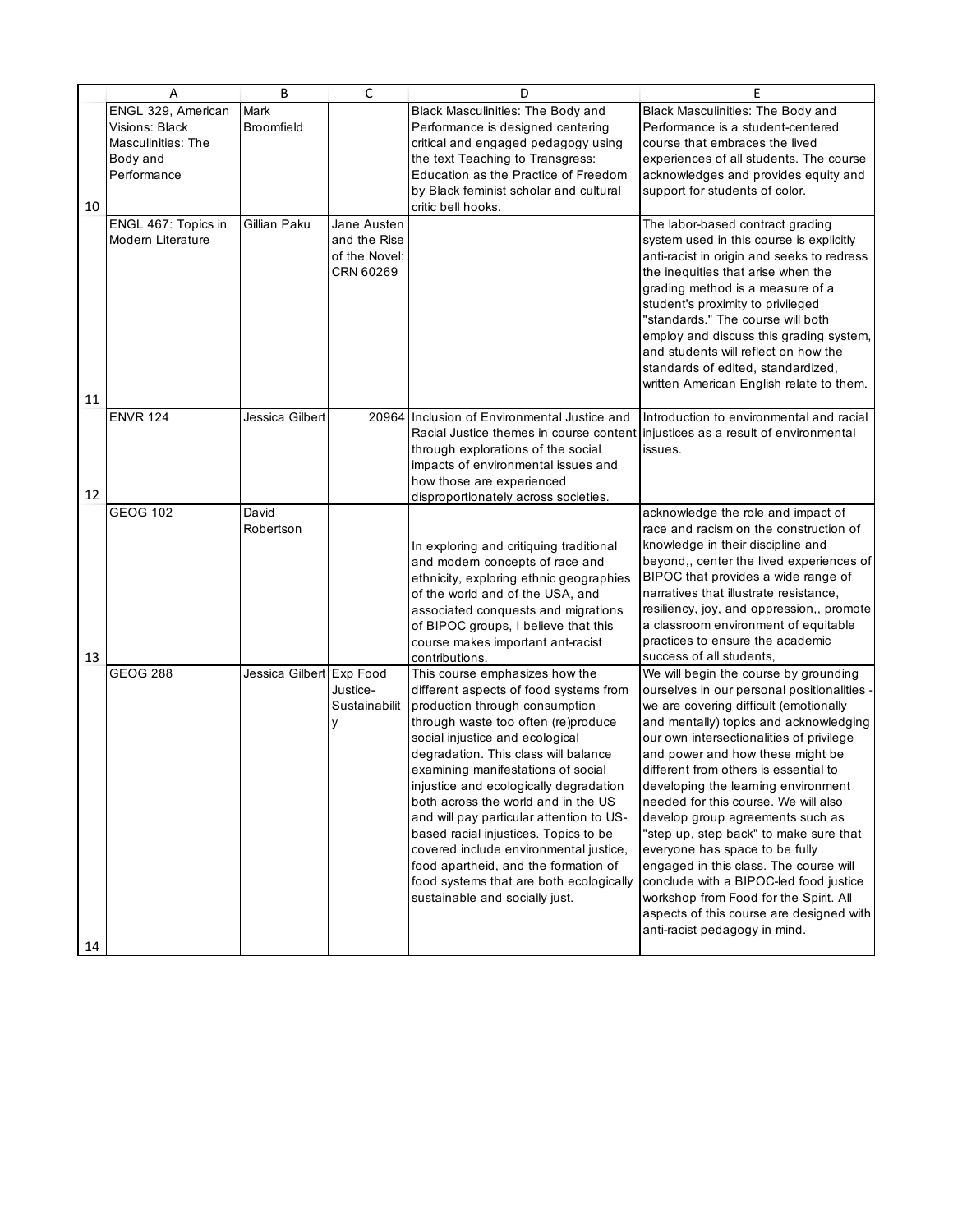|    | Α                                                                     | B                    | $\mathsf{C}$         | D                                                                                                                                                                                                                                                                                                                                                                                                                                                                                                                                                                                                                                                                                                                                              | E                                                                                                                                                                                                                                                                                                                                                                                                                                                                                                                                                                                                                                                                                                                        |
|----|-----------------------------------------------------------------------|----------------------|----------------------|------------------------------------------------------------------------------------------------------------------------------------------------------------------------------------------------------------------------------------------------------------------------------------------------------------------------------------------------------------------------------------------------------------------------------------------------------------------------------------------------------------------------------------------------------------------------------------------------------------------------------------------------------------------------------------------------------------------------------------------------|--------------------------------------------------------------------------------------------------------------------------------------------------------------------------------------------------------------------------------------------------------------------------------------------------------------------------------------------------------------------------------------------------------------------------------------------------------------------------------------------------------------------------------------------------------------------------------------------------------------------------------------------------------------------------------------------------------------------------|
| 15 | GEOG 363:<br>Geography of Sub-<br>Saharan Africa                      | Jennifer<br>Rogalsky |                      | This course provides a systematic<br>analysis of Sub-Saharan Africa's<br>changing landscape, including the<br>study of culture, social well-being,<br>population, urbanization, environment,<br>power, politics, and economics. The<br>course will also focus on post-colonial<br>development issues associated with<br>globalization and regional integration,<br>with special attention to barriers to<br>development and issues of equity and<br>culture change. Current events will be<br>placed into a locational context in an<br>attempt to understand the<br>interrelationships among people,<br>cultures, economies, and the<br>environment within Sub-Saharan Africa<br>and between Sub-Saharan Africa and<br>the rest of the world. | This course acknowledges the role and<br>impact of race and racism on the<br>construction of knowledge in the<br>discipline and beyond; we will identify<br>the ways racism contributes to racial<br>inequities that limit and/or prevent equal<br>access and opportunities; we will center<br>the lived experiences of BIPOC that<br>provides a wide range of narratives that<br>illustrate resistance, resiliency, joy, and<br>oppression; I will promote a classroom<br>environment of equitable practices to<br>ensure the academic success of all<br>students and embed skill sets and<br>course goals that provide students with<br>the tools to become antiracist citizens in<br>a democratic society             |
| 16 | GEOG 377 Urban<br>Geography                                           | Jennifer<br>Rogalsky |                      | In this course we will study historic<br>urban policies that have contributed to<br>many legacies of segregation and<br>discrimination in cities today. After<br>discussing issues/concepts/policies<br>such as racism, redlining, restrictive<br>covenants, white flight, race riots, Jim<br>Crow laws, spatial and skills mismatch<br>funded by subsidies that encouraged<br>suburbanization, etc. - we then look to<br>the future of cities and how to affect<br>urban policy and practices, and<br>people's attitudes, in order to make<br>cities more equitable places.                                                                                                                                                                   | This course acknowledges the role and<br>impact of race and racism on the<br>construction of knowledge in the<br>discipline and beyond; we will identify<br>the ways racism contributes to racial<br>inequities that limit and/or prevent equal<br>access and opportunities; at times we<br>will center the lived experiences of<br>BIPOC that provides a wide range of<br>narratives that illustrate resistance,<br>resiliency, joy, and oppression; I will<br>promote a classroom environment of<br>equitable practices to ensure the<br>academic success of all students and<br>embed skill sets and course goals that<br>provide students with the tools to<br>become antiracist citizens in a<br>democratic society |
| 17 | <b>GSCI 120 - Our</b><br>Geological<br>Environment                    | Julia Masny          | on-line<br>version   | In this course, we will discuss the<br>unequal impact of geologic processes<br>on differing groups of people as a<br>result of societal controls - such as<br>flooding, earthquakes, water quality)<br>and pedagogy (equitable practices)                                                                                                                                                                                                                                                                                                                                                                                                                                                                                                      | In this course, we will discuss the<br>unequal impact of geologic processes<br>on differing groups of people as a result<br>of societal controls - such as flooding,<br>earthquakes, water quality) and<br>pedagogy (equitable practices). In the<br>course, I will promote an environment<br>where all students can achieve<br>academic success                                                                                                                                                                                                                                                                                                                                                                         |
| 18 | <b>GSCI 120: Our</b><br>Geologic Environment<br>- lecture (in-person) | Amy Sheldon          | in-person<br>lecture | The course content will include<br>information about the unequal impact<br>of some geologic processes (eg<br>flooding, earthquakes) on differing<br>groups of people, many of which are a<br>result of racist societal controls.                                                                                                                                                                                                                                                                                                                                                                                                                                                                                                               | The course will acknowledge the role<br>and impact of race and racism on the<br>construction of knowledge in the<br>discipline. The course will promote a<br>classroom environment of equitable<br>practices to ensure the academic<br>success of all students                                                                                                                                                                                                                                                                                                                                                                                                                                                           |
| 19 | <b>GSCI 121: Our</b><br>Geologic Environment<br>laboratory            | Amy Sheldon          | online<br>sections   | The online laboratory includes<br>discussions that examine the<br>intersection of geology and society, the<br>unequal impact of geological processes<br>and policies on groups of people, and<br>environmental social justice issues.                                                                                                                                                                                                                                                                                                                                                                                                                                                                                                          | Promote a classroom environment of<br>equitable practices to ensure the<br>academic success of all students                                                                                                                                                                                                                                                                                                                                                                                                                                                                                                                                                                                                              |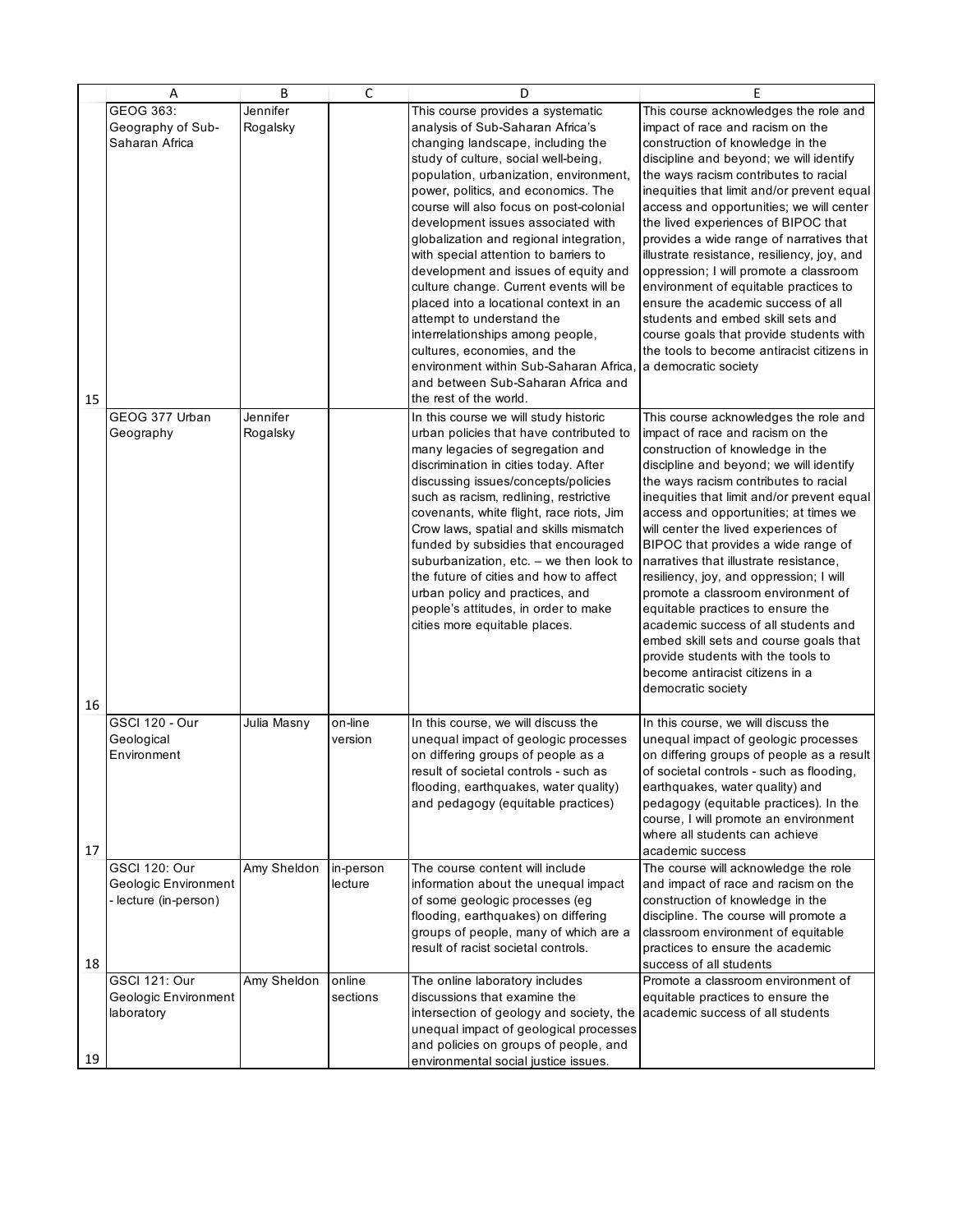|    | Α                     | B                    | C | D                                                                               | E                                                                          |
|----|-----------------------|----------------------|---|---------------------------------------------------------------------------------|----------------------------------------------------------------------------|
|    | GSCI 170 Historical   | Scott Giorgis        |   |                                                                                 | This course seeks to acknowledge the                                       |
|    | Geology               |                      |   |                                                                                 | role and impact of racism in the                                           |
|    |                       |                      |   |                                                                                 | collection of data sets (rocks, fossils,                                   |
|    |                       |                      |   |                                                                                 | geologic maps, etc.) that inform our                                       |
|    |                       |                      |   |                                                                                 | understanding of the history of the                                        |
|    |                       |                      |   |                                                                                 | Earth from 4.6 billion years ago to the                                    |
|    |                       |                      |   |                                                                                 | present. Specifically, the course                                          |
|    |                       |                      |   |                                                                                 | contains a series of ten discussions tied                                  |
|    |                       |                      |   |                                                                                 | to readings associated with the                                            |
|    |                       |                      |   |                                                                                 | movement to decolonize the sciences.<br>The readings highlight the ways in |
|    |                       |                      |   |                                                                                 | which western scientists used (and in                                      |
|    |                       |                      |   |                                                                                 | some cases continue to use) a colonial                                     |
|    |                       |                      |   |                                                                                 | mindset to gain access to regions                                          |
|    |                       |                      |   |                                                                                 | across the globe, accumulate fossil and                                    |
|    |                       |                      |   |                                                                                 | rock samples from those locations, and                                     |
|    |                       |                      |   |                                                                                 | therefore dominate our understanding                                       |
|    |                       |                      |   |                                                                                 | of how the Earth evolved.                                                  |
| 20 |                       |                      |   |                                                                                 |                                                                            |
|    | HIST 112 History      | Ling Ma              |   | Recognizing Orientalism as a form of                                            | This course exposes students to a wide                                     |
|    | Matters: Women and    |                      |   | racism and a product of cultural                                                | range of East Asian perspectives and                                       |
|    | Gender in East Asian  |                      |   | imperialism and inequality in global                                            | practices over the centuries. By doing                                     |
|    | History               |                      |   | hierarchy, this course challenges                                               | so, it not only reveals the complex ways                                   |
|    |                       |                      |   | students to develop a contextualized<br>and situated understanding and          | that dominance and oppression have<br>worked, but also how people have     |
|    |                       |                      |   | critique of gender practices in non-                                            | creatively lived with and lived against                                    |
|    |                       |                      |   | Western and/or premodern societies.                                             | the norms in everyday lives. This course                                   |
|    |                       |                      |   | Instead of moralizing or racializing                                            | explores these historical role models                                      |
|    |                       |                      |   | practices such as footbinding,                                                  | through in-depth close reading and                                         |
|    |                       |                      |   | infanticide, and polygamy, the course                                           | reasoning. Pedagogically, it thus offers                                   |
|    |                       |                      |   | helps students to understand such                                               | students both inspirational models and                                     |
|    |                       |                      |   | practices historically, locally, and                                            | critical tools.                                                            |
| 21 |                       |                      |   | comparatively.                                                                  |                                                                            |
|    | HIST 266 Civil Rights | Emilye Crosby        |   | This course is about the modern Civil                                           | sThe course takes as a given the                                           |
|    | Movement              |                      |   | Rights Movement and approaches the                                              | centrality of African Americans in U.S.                                    |
|    |                       |                      |   | topic with an emphasis on so-called                                             | history as well as the impact of race and                                  |
|    |                       |                      |   | "ordinary people." Instead of                                                   | racism on the academy and broader                                          |
|    |                       |                      |   | emphasizing top-down change by white<br>leaders and institutions, we will focus | society. Students who embrace this<br>class will strengthen their reading, |
|    |                       |                      |   | on the work of African Americans in                                             | writing, and analytical skills as well as                                  |
|    |                       |                      |   | creating and leading the movement.                                              | their understanding of modern Civil                                        |
|    |                       |                      |   |                                                                                 | Rights Movement, all of which will make                                    |
|    |                       |                      |   |                                                                                 | them better prepared to challenge                                          |
| 22 |                       |                      |   |                                                                                 | racism.                                                                    |
|    | <b>HIST 301:</b>      | <b>Emilye Crosby</b> |   | 60055 This course uses the modern Civil                                         | This course is a discussion-based                                          |
|    | Interpretations in    |                      |   | Rights Movement as the basis for                                                | course that centers the experiences of                                     |
|    | History: Civil Rights |                      |   | studying various historical                                                     | African-Americans. It also considers the                                   |
|    | Movement              |                      |   | interpretations, with a particular                                              | implications of top-down and bottom-up                                     |
|    |                       |                      |   | emphasis on comparing top-down and                                              | lens for analyzing the Civil Rights                                        |
|    |                       |                      |   | bottom-up approaches. It engages                                                | Movement.                                                                  |
|    |                       |                      |   | deeply with the content of the Civil<br>Rights Movement as well as the          |                                                                            |
|    |                       |                      |   | implications of various ways of                                                 |                                                                            |
| 23 |                       |                      |   | interpreting it.                                                                |                                                                            |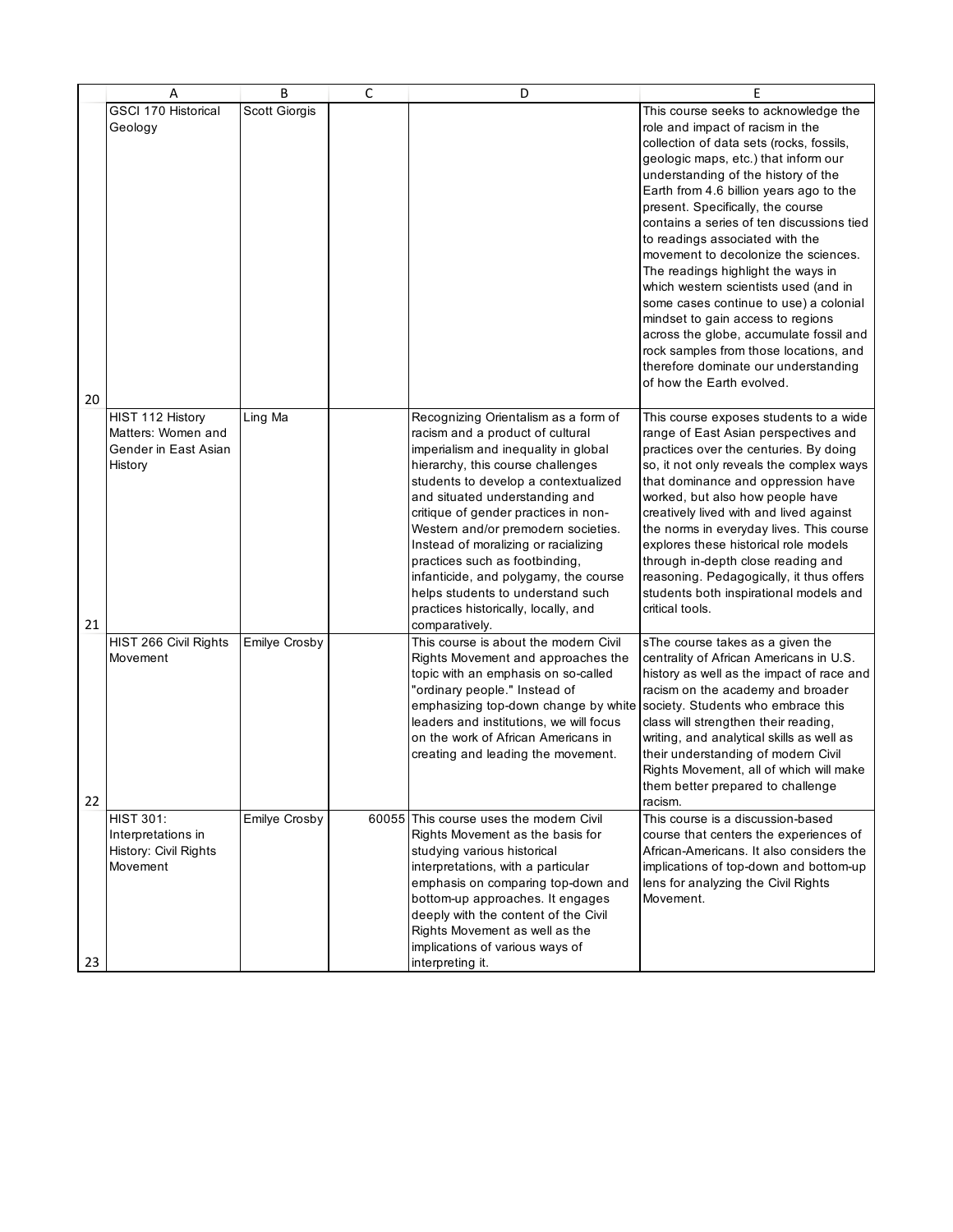|          | A                                                              | B                    | C     | D                                                                                                                                                                                                                                                                                                                                                                                                                                                                                                                                                                                                                              | E                                                                                                                                                                                                                                                                                                                                                                                                                    |
|----------|----------------------------------------------------------------|----------------------|-------|--------------------------------------------------------------------------------------------------------------------------------------------------------------------------------------------------------------------------------------------------------------------------------------------------------------------------------------------------------------------------------------------------------------------------------------------------------------------------------------------------------------------------------------------------------------------------------------------------------------------------------|----------------------------------------------------------------------------------------------------------------------------------------------------------------------------------------------------------------------------------------------------------------------------------------------------------------------------------------------------------------------------------------------------------------------|
| 24       | HIST 476 Modern<br>China                                       | Ling Ma              |       | This course explores the emergence of<br>Orientalism, racism, cultural imperialism,<br>and ethno-nationalism in the process of<br>globalization, Euro-American colonial<br>expansion, and Chinese nation-<br>building in the 19th and 20th centuries.<br>It detects and examines prejudices,<br>discrimination, and segregation as<br>interactive historical products that could<br>be sustained not only by formal legal,<br>political, and economic institutions but<br>also through informal practices, self-<br>righteous assumptions, biased<br>individual accounts, and screwed public<br>memories and history writings. | Pedagogically, this course challenges<br>and trains students to develop a deep.<br>critical conversation with historical<br>records, non-Western perspectives, the<br>historical discipline, and students' own<br>personal assumptions. It argues that<br>racism can be combated through an<br>empathetic understanding of non-<br>Western experiences and a habit of<br>critical and reflective historical writing. |
| 25       | <b>INTD 105</b>                                                | <b>Emilye Crosby</b> |       | 53566 This course content is centered around<br>the 1960s Civil Rights Movement and<br>the African American struggle for full<br>citizenship. We will use this as a<br>starting place for analyzing popular<br>portrayals of the movement.                                                                                                                                                                                                                                                                                                                                                                                     | This course is a discussion-based<br>course that centers the experiences of<br>African-Americans. It also focuses on<br>using a bottom-up movement lens to<br>analyze popular portrayals of the Civil<br>Rights Movement.                                                                                                                                                                                            |
|          | INTD 105: Writing<br>Seminar: Free Speech Auyer<br>& Art       | Jonathan             | 60456 |                                                                                                                                                                                                                                                                                                                                                                                                                                                                                                                                                                                                                                | This course will broaden the traditional<br>set of texts and learning materials on<br>freedom of speech and the arts (which<br>are often written by white, male authors)<br>to include the voices, experiences,<br>writings, and perspectives of BIPOC                                                                                                                                                               |
| 26<br>27 | INTD 105: Writing<br>Seminar: Free Speech<br>& Art             | Jonathan<br>Auyer    | 55466 |                                                                                                                                                                                                                                                                                                                                                                                                                                                                                                                                                                                                                                | individuals.<br>This course will broaden the traditional<br>set of texts and learning materials on<br>freedom of speech and the arts (which<br>are often written by white, male authors)<br>to include the voices, experiences,<br>writings, and perspectives of BIPOC<br>individuals.                                                                                                                               |
| 28       | <b>INTD 106:</b><br>Conventions of<br>College Writing          | Gillian Paku         |       |                                                                                                                                                                                                                                                                                                                                                                                                                                                                                                                                                                                                                                | INTD 106 focuses on growth mindset<br>pedagogy rather than on "error" or<br>"drills" in encountering standardized<br>English, with explicit attention to the<br>history of Black English, agency and<br>politics around racial terms, and the<br>value of code-meshing.                                                                                                                                              |
| 29       | <b>PASC 105,</b><br>Performance as Social Broomfield<br>Change | Mark                 |       | Performance as Social Change is<br>designed centering critical and<br>engaged pedagogy using the text<br>Teaching to Transgress: Education as<br>the Practice of Freedom by Black<br>feminist scholar and cultural critic bell<br>hooks.                                                                                                                                                                                                                                                                                                                                                                                       | Performance as Social Change is a<br>student-centered course that embraces<br>the lived experiences of all students.<br>The course acknowledges and provides<br>equity and support for students of color.                                                                                                                                                                                                            |
| 30       | PHIL 201,<br><b>Environmental Ethics</b>                       | carlo filice         |       | 60329 We cover (among other things)<br>environmental justice (both national<br>and global) in this course. This<br>obviously includes discussion of the<br>history of disproportionate<br>environmental harm suffered by<br>(poorer) black and brown communities.                                                                                                                                                                                                                                                                                                                                                              | One of my techniques is to grade<br>assignments anonymously (by requiring<br>that students only identify via their<br>school ID numbers) -- thereby trying to<br>model impartial and unbiased behavior.                                                                                                                                                                                                              |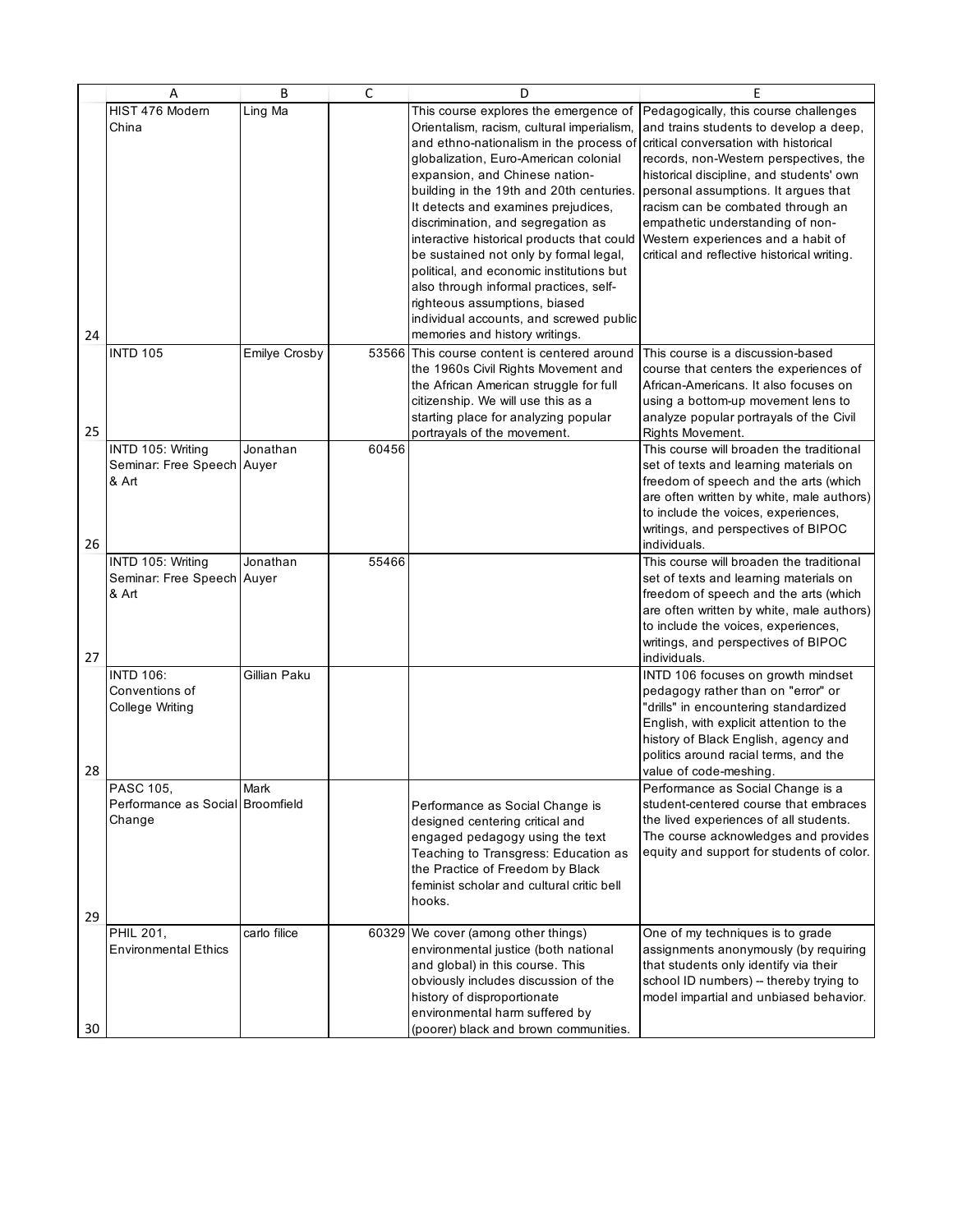|    | Α                                   | B            | C | D                                                                              | E                                                                                  |
|----|-------------------------------------|--------------|---|--------------------------------------------------------------------------------|------------------------------------------------------------------------------------|
|    | PHIL 202, World                     | carlo filice |   | 59054 Part of this course covers the contrast                                  | One of my techniques is to grade                                                   |
|    | Religions                           |              |   | between traditional social visions of                                          | assignments anonymously (by requiring                                              |
|    |                                     |              |   | Hinduism (with its caste system) and                                           | that students only identify via their                                              |
|    |                                     |              |   | Buddhism (opposed to cast systems).                                            | school ID numbers-- thereby trying to                                              |
|    |                                     |              |   | We critically discuss rigid and                                                | model impartial and unbiased behavior.                                             |
|    |                                     |              |   | undeserved inequalities -- including                                           |                                                                                    |
|    |                                     |              |   | racial ones -- in the course of                                                |                                                                                    |
| 31 |                                     |              |   | contrasting these views.                                                       |                                                                                    |
|    | PLSC 361 Women &<br><b>Politics</b> | Hanna Brant  |   |                                                                                | The two required texts for this course<br>center BIPOC women in American           |
|    |                                     |              |   |                                                                                | politics, with particular attention to                                             |
|    |                                     |              |   |                                                                                | participation in politics as political                                             |
|    |                                     |              |   |                                                                                | activists, voters, candidates, and                                                 |
|    |                                     |              |   |                                                                                | elected officials. We will explore these                                           |
|    |                                     |              |   |                                                                                | topics through a focus on the                                                      |
|    |                                     |              |   |                                                                                | intersection of racism, sexism,                                                    |
|    |                                     |              |   |                                                                                | homophobia, transphobia, classism,                                                 |
|    |                                     |              |   |                                                                                | among other forms of oppression.                                                   |
|    |                                     |              |   |                                                                                | Students will gain an understanding of                                             |
|    |                                     |              |   |                                                                                | how racism contributes to the                                                      |
|    |                                     |              |   |                                                                                | underrepresentation of BIPOC women                                                 |
|    |                                     |              |   |                                                                                | in the electorate and elective office, and                                         |
|    |                                     |              |   |                                                                                | in turn, how to dismantle this system to                                           |
| 32 |                                     |              |   |                                                                                | increase representation of BIPOC<br>women.                                         |
|    | PLSC 388 - Climate                  | Karleen West |   | 60421 Climate change has occurred because                                      | This course employs inclusive pedagogy                                             |
|    | Change Leadership                   |              |   | BIPOC around the world have been                                               | by establishing practices in which                                                 |
|    | and Politics                        |              |   | treated as "disposable" in an economic                                         | instructors and classmates work                                                    |
|    |                                     |              |   | system governed by white supremacy.                                            | together to create a supportive                                                    |
|    |                                     |              |   | This class empowers students to fight                                          | environment that gives each student                                                |
|    |                                     |              |   | against climate change by first                                                | equal access to learning.                                                          |
|    |                                     |              |   | considering the human costs of                                                 |                                                                                    |
|    |                                     |              |   | greenhouse gas emissions and climate                                           |                                                                                    |
|    |                                     |              |   | disaster zones, and then promoting a                                           |                                                                                    |
|    |                                     |              |   | vision of environmental justice that                                           |                                                                                    |
|    |                                     |              |   | recognizes and protects BIPOC against<br>the disproportional impact of climate |                                                                                    |
| 33 |                                     |              |   | change.                                                                        |                                                                                    |
|    | PLSC 411 Public                     | Jeffrey Koch |   | Examination of origin of racism as it                                          | This course will exam how racism                                                   |
|    | Opinion and Mass                    |              |   | applies to public opinion.                                                     | influences public opinion in the United                                            |
|    | 34 Media                            |              |   |                                                                                | States.                                                                            |
|    | PLSC 488 Identity &                 | Hanna Brant  |   |                                                                                | This course will investigate the ways in                                           |
|    | Politics                            |              |   |                                                                                | which identity influences politics and                                             |
|    |                                     |              |   |                                                                                | political behavior in the context of the                                           |
|    |                                     |              |   |                                                                                | United States. We will investigate the                                             |
|    |                                     |              |   |                                                                                | ways in which racial identity has been                                             |
|    |                                     |              |   |                                                                                | used as a tool of oppression but also as                                           |
|    |                                     |              |   |                                                                                | a strength to organize politically as a<br>form of resistance and resiliency (e.g. |
|    |                                     |              |   |                                                                                | through concepts such as linked fate                                               |
|    |                                     |              |   |                                                                                | and group consciousness, that will help                                            |
|    |                                     |              |   |                                                                                | students understand how constructions                                              |
|    |                                     |              |   |                                                                                | of racial identity influence political                                             |
| 35 |                                     |              |   |                                                                                | participation).                                                                    |